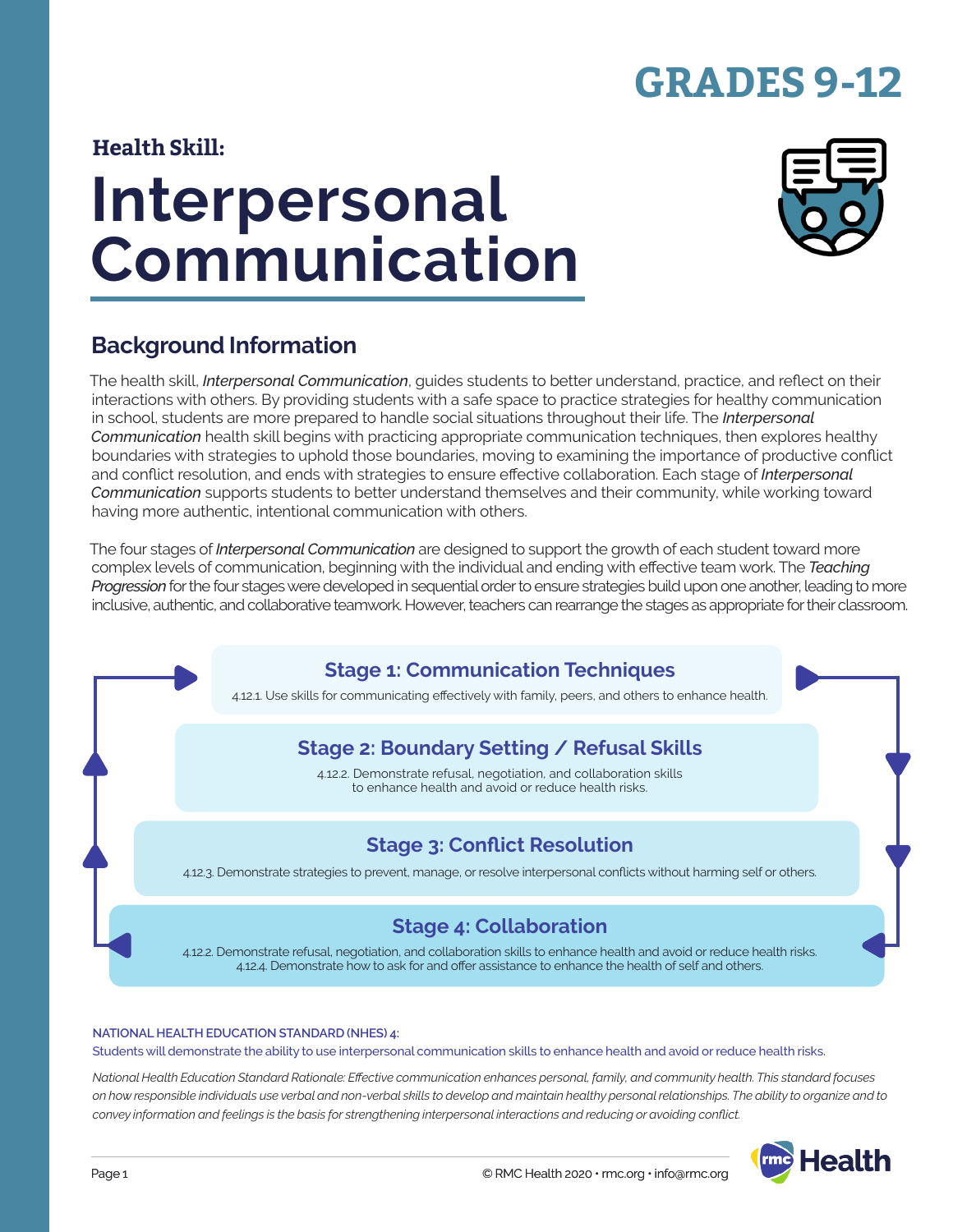

## **Grades 9-12 Framework**

In grades 9-12, students learn a variety of strategies to effectively communicate in a variety of modes. The graphic below outlines the strategies learned in each stage, beginning with *Stage 1: Communication Techniques* and ending with *Stage 4: Collaboration*. Teachers should use the strategies listed as a starting point and add strategies to meet the needs of their students.

| Stage 1: Commincation Techniques<br><b>Strategies:</b><br>· Analyze context of<br>situation<br>· Active Listening<br>· Ask questions<br>· Summarize the speaker<br>· Body language<br>· Nodding                                                                                                                                                                                                                                                                                                                                                                                                                                                                                                                                                   | Boundary Setting<br><b>Strategies:</b><br>· Identify personal<br>boundaries<br>· I-Statements<br>· Communicate your<br>boundary<br>$\cdot$ Use a refusal /                                                                                                                                                                                                                                                                                                                                                                                                                    | <b>Conflict Resolution</b><br><b>Strategies:</b><br>· Identify feelings<br>· Use coping strategies<br>to remain calm<br>· Engage<br>· Walk away<br>· Perspective-taking | Stage 4: Collaboration<br><b>Strategies:</b><br>· Identify team goal<br>· Delegate tasks based<br>on strengths<br>· Get to know team<br>members<br>· Listen to ideas from all |
|---------------------------------------------------------------------------------------------------------------------------------------------------------------------------------------------------------------------------------------------------------------------------------------------------------------------------------------------------------------------------------------------------------------------------------------------------------------------------------------------------------------------------------------------------------------------------------------------------------------------------------------------------------------------------------------------------------------------------------------------------|-------------------------------------------------------------------------------------------------------------------------------------------------------------------------------------------------------------------------------------------------------------------------------------------------------------------------------------------------------------------------------------------------------------------------------------------------------------------------------------------------------------------------------------------------------------------------------|-------------------------------------------------------------------------------------------------------------------------------------------------------------------------|-------------------------------------------------------------------------------------------------------------------------------------------------------------------------------|
| · Eye contact<br>· Facial expressions<br>· Non-verbal<br>communication<br>$\cdot$ Eye contact with the<br>listener(s)<br>· Appropriate posture<br>• Appropriate hand<br>gestures<br>· Use voice effectively<br>· Eye contact<br>· Hand gestures<br>· Facial expressions<br>· Volume of voice<br>· Tone (inflection)<br>· Speed<br>· Pausing<br>· Use effective written<br>communication<br>• Use concise and clear<br>language<br>· Create an appropriate<br>tone with punctuation<br>and grammar<br>· Reread and edit your<br>writing<br>• Consider the ways<br>your words could be<br>interpreted and<br>change to be more<br>easily interpreted<br>· Suggest a time to talk in<br>person or over the phone<br>if the message is too<br>complex | ×<br>boundary setting<br><b>Refusal Skills</b><br>strategy<br>$\cdot$ Say no firmly and<br>loudly<br>$\cdot$ Stand tall and<br>be clear in your<br>communication<br>• Avoid or leave the<br>situation<br>Stage 2:<br>· Ask a question<br>· Suggest something<br>different to do<br>· Explain why it is a<br>bad idea for you<br>· Ignore the<br>suggestion<br>· Make a joke or use<br>humor<br>· Politely decline<br>- "Thanks but no<br>thanks"<br>· Acknowledge the<br>other person's<br>feelings and explain<br>your decision<br>$\cdot$ Seek help from a<br>trusted adult | $\ddot{\mathbf{c}}$<br>· I-Statements<br>Stage<br>· Negotiate needs<br>& wants<br>$\cdot$ Create a plan to<br>resolve conflict                                          | team members<br>· Create team norms<br>• Build consensus and<br>make decisions                                                                                                |

#### **Notes on Grade Level Progression**

Activities, vocabulary, and language throughout the models are vertically aligned and build upon one another. If students require scaffolding refer to previous grade levels for additional ideas for activities and instruction that address gaps in student skills. For enrichment activities, look at higher grade levels in order to provide additional practice opportunities or for ideas on how to deepen understanding.

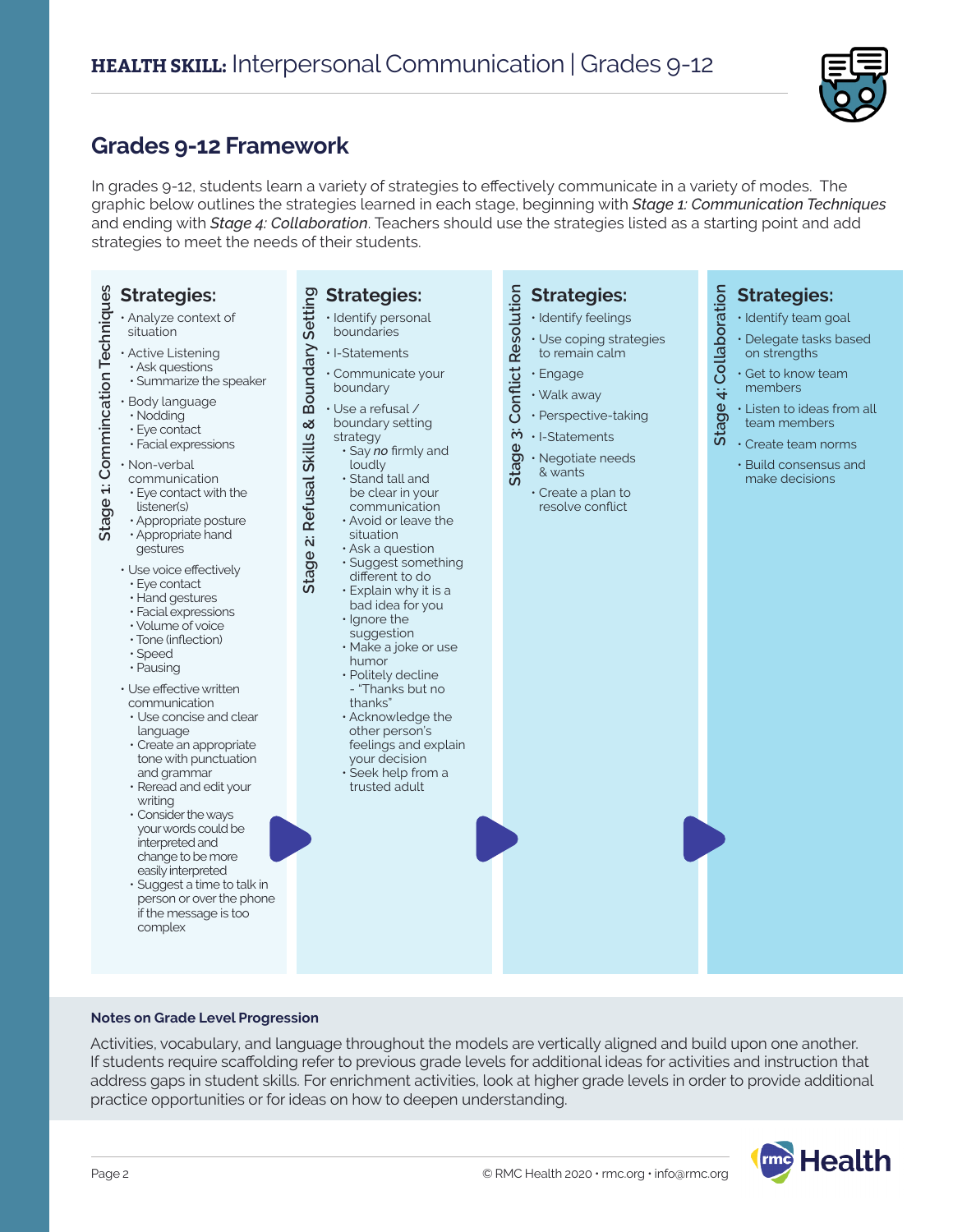

## **Stage 1: Communication Techniques**

The health skill, *Interpersonal Communication,* begins with *Stage 1: Communication Techniques* to teach students to engage in more meaningful conversations with others. The communication techniques used in *Stage 1: Communication Techniques* are designed to help students practice effective methods of listening and speaking. It is important to keep in mind that there is not one best way to communicate. Communicating with others is personal, cultural, and part of an individual's identity. The communication strategies suggested in this model help students explore more ways to communicate with others, but these strategies are not meant to discredit other communication styles. Since communication techniques are rooted in individual culture and social norms, these techniques are suggested tools for students to incorporate into their own personal communication style. Teachers should use their knowledge of students to tailor listening and speaking strategies to meet the needs of their students and honor students' cultural backgrounds. By the end of *Stage 1: Communication Techniques*, students in all grade-levels will have the foundational tools necessary for engaging in more complex interpersonal situations. Students who master these techniques will be better equipped to engage in setting boundaries, resolving conflict, building strong teams, and advocating for themselves and others.

# The Steps:



**Listening Strategies**

#### **Speaking Strategies**

## **Grades 9-12 Framework**

**Context**

In grades 9-12, students explore effective communication strategies by examining context and personal communication styles. Communication strategies are meant to give students options when navigating different situations, but they are not meant to replace a student's chosen communication style. It is important to keep in mind that there is not one best way to communicate. Communicating with others is personal, cultural, and part of an individual's identity. The communication strategies suggested in this guide help students explore more ways to communicate with others and better express their ideas, needs, wants, and feelings, but these strategies are not meant to discredit other communication styles. While the *Teaching Progression* does name specific communication strategies, teachers should select techniques that are most relevant to their students. *Stage 1: Communication Techniques* allows students to learn and practice various communication strategies as well as reflect on the impact of their communication style on others. By the end of *Stage 1: Communication Techniques*, students become more aware of their personal communication style and begin to practice different strategies to effectively convey their own message to others.

Mastery of *Stage 1: Communication Techniques* means students are able to analyze the context for communication, use effective listening strategies, and use effective speaking strategies.

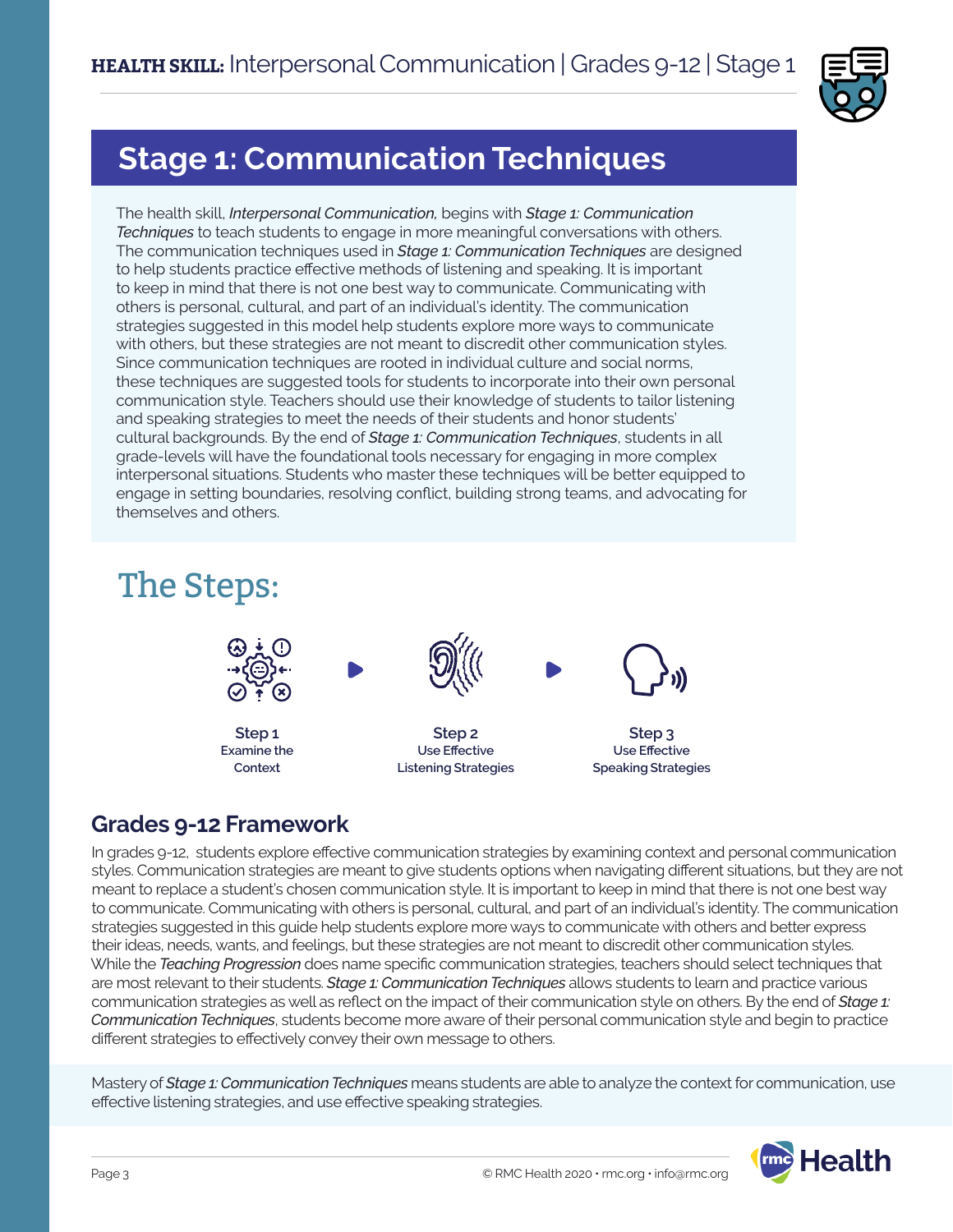

# **Stage 1: Communication Techniques**

# The Steps:



#### $\odot$  $\downarrow$  $\odot$  **Step 1: Examine the Context**

**Step Overview:** Since effective communication techniques are dependent on context, students start this stage by examining how to change their communication styles to match the context. Students examine how context affects the way people choose to communicate by reflecting on how they and others change communication. Understanding context allows students to knowing what effective communication techniques to use. Therefore, high school students examine the use and usefulness of switching communication style based on context. The skill of switching communication style based on context is developmentally appropriate for high school students because high school students are able to rationally decide how they should present themselves to others and have the ability to develop their personal communication style to express themselves more fully. This introduction to communication and context will support students as they develop their personal communication style throughout the rest of *Stage 1: Communication Techniques*.

#### **Sub Skill(s):**

- Define communication
- Explain why contexts affects communication
- Analyze time, place, and audience



## **Step 2: Use Effective Listening Strategies**

**Step Overview:** As high school students learn to communicate more using technology, explicitly teaching face-to-face communication skills, such as listening, is needed. In this step, students learn listening strategies to become more engaged participants when communicating. Students begin this step by learning the definition and rationale for active listening. This step is designed to help students explore the importance of listening to others and engaging in meaningful conversations. By learning these strategies, students will be able to more fully engage in Step 3: Use Effective Speaking Strategies*.* 

#### **Sub Skill(s):**

- Define active listening
- Use verbal listening strategies
- Use nonverbal listening strategies